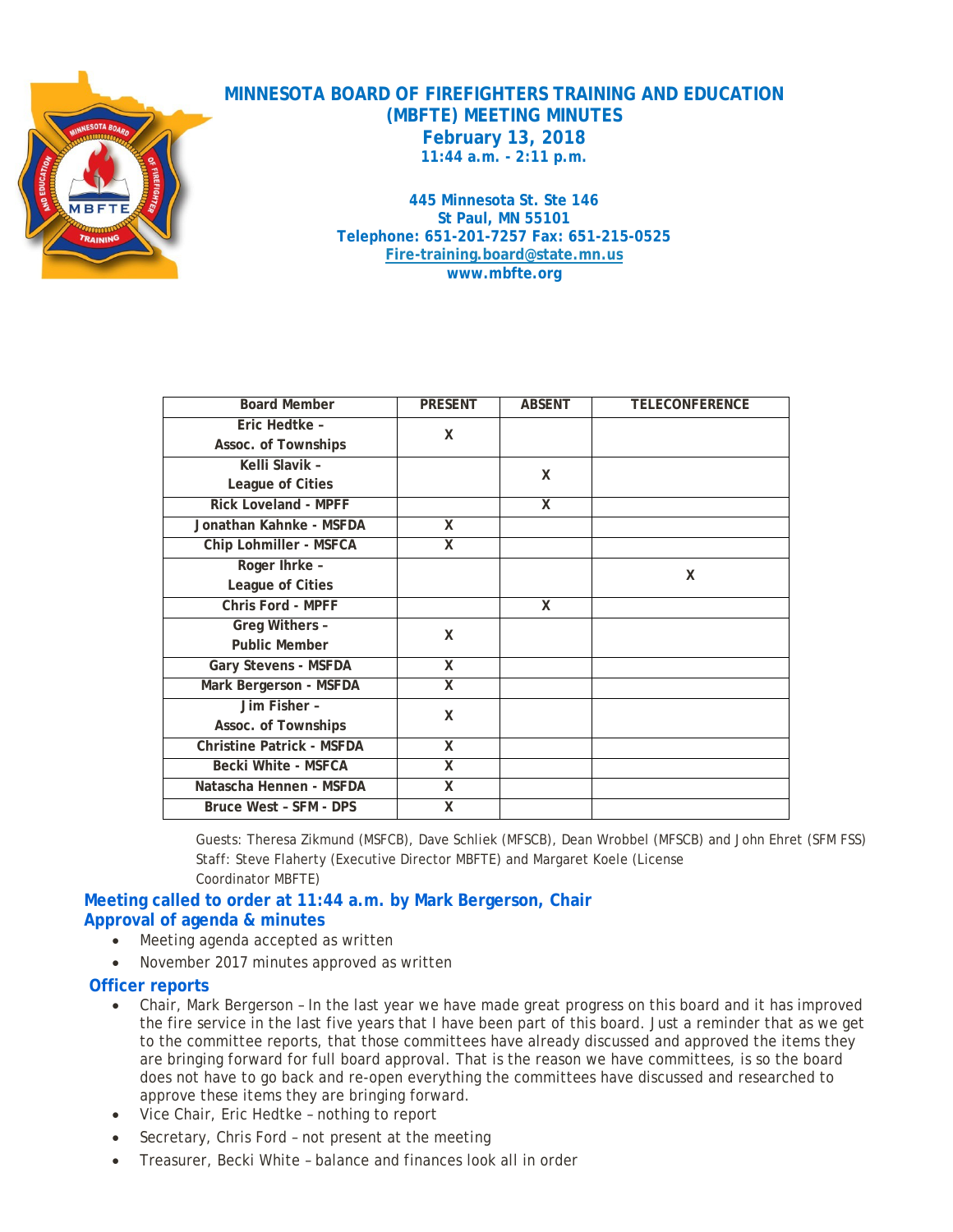♦ FSA Balance, Marshal West – reported the FSA balance as of the end of January was \$7788412.32. We should attain the \$13 million budget for FSA.

## **Reports**

- **Executive Director Steve Flaherty** 
	- ♦ Leadership course had 130 that have completed their course and we have 45 people on the waiting list for next fiscal year if the board proposes this in the budget.
	- ♦ NJPA funds are going well in region five with \$175,000 budgeted being an additional \$155 per firefighter.
	- ♦ 240 departments have been reimbursed to date.
	- ♦ NFPA1001 has about 329 students so far reimbursed through the program and we have 1000 seats budgeted for this year.
	- ♦ Live burns continue to do well in the budget with 40 on the waiting list for FY19 if the board proposes in the budget.
	- ♦ We have some requests for one time appropriation from the FSA (Fire Safety Account) that will be discussed later in the meeting.
	- ♦ Margaret Koele (License Coordinator) and Monica Correll (IT programmer) are working to design a new website to keep updated and more resourceful; we continue to get positive feedback on our website.
	- ♦ We will be having more discussion on the qualified instructor program later in the meeting.
	- ♦ Thank all the board members for the one on one meetings and would like to continue the communication going forward on an annual basis.
- Executive Committee Mark Bergerson, Chair
	- ♦ We have changed the legislative part of this committee and handed over to the license committee to handle.
	- ♦ The committee met last week and have agreed on the proposals that will be coming before the board for final approval.
	- ♦ The meeting included MFSCB executive committee and will continue to discuss the future of our partnership with certification and licensing.
- Licensing/License Review Committee Eric Hedtke, Vice Chair
	- ♦ We discussed he qualified instructor program, but will hold off for further discussion in the agenda.
	- ♦ There was discussion on having different classification of licensure and we had asked the representatives from MSFDA, MPFF and MSFCA to go back to their organizations to bring back feedback on this topic.
		- o The feedback came back that Chip Lohmiller was there on behalf of MSFCA and indicated they were not interested in moving forward with classification, they only want the one license.
		- o Christie Patrick was to go back to MSFDA and she was not present at that meeting, but she is here at the board meeting. Christie Patrick replied on behalf of the MSFDA, they are not in favor of classification of licensing. There are so many issues that would arise from doing this type of licensing and who gives the board the right to say firefighter A is better than or more qualified than firefighter B. We just want one classification of license, which is what we currently have.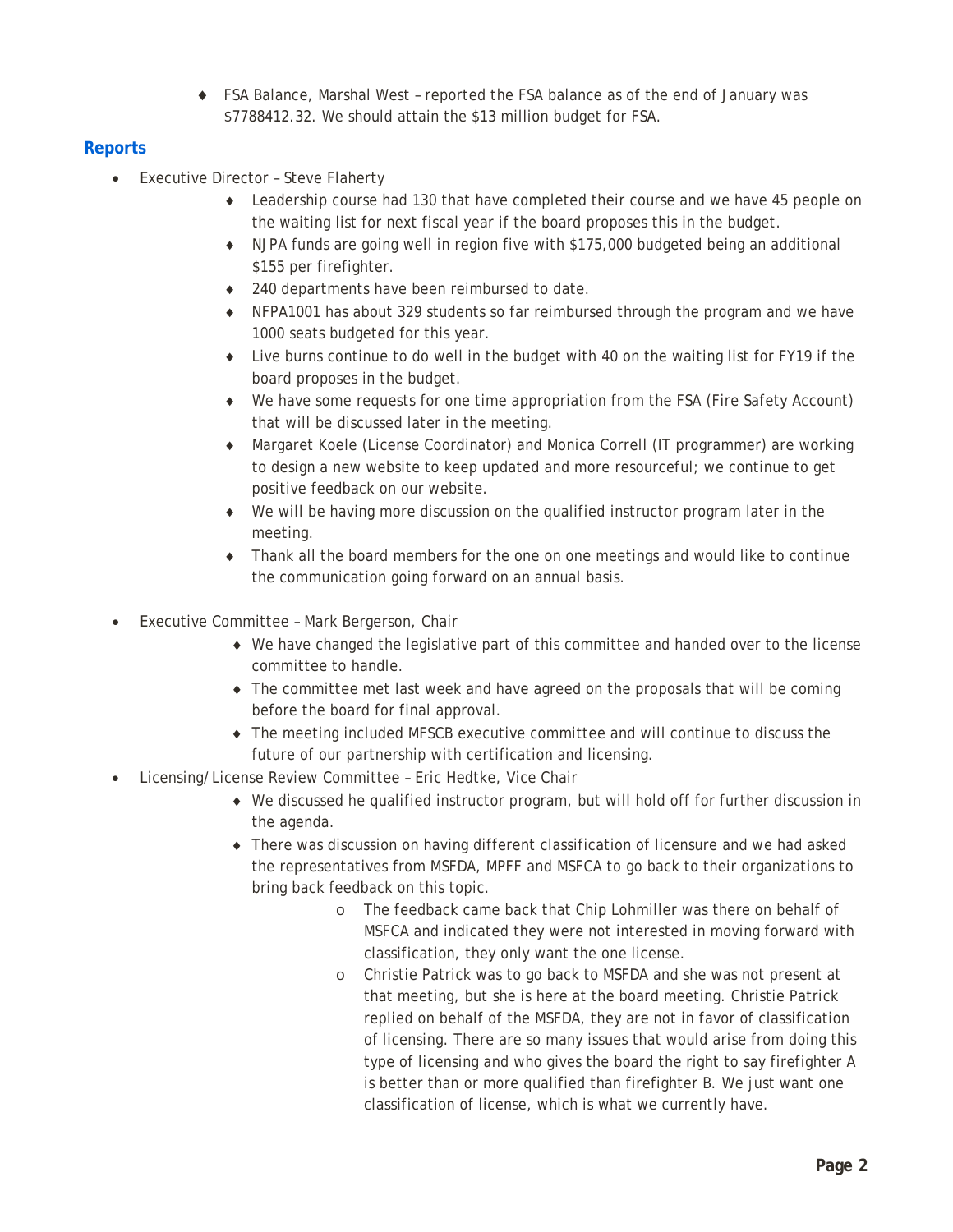- o Eric Hedtke asked if Rick Loveland or Chris Parson were on the conference line as neither were at the license committee meeting with their organization representatives. The MPFF president Chris Parson and their attorney Brian Rice, which they indicated that they were in favor of classifications for full-time, part-time, POC, volunteer, officer, etc. Eric Hedtke indicated that we would have the discussion at the full board meeting before we decide on this type of movement forward in licensing.
- o Eric Hedtke asked if anyone on the board would like to take the position as the MPFF on going forward with classification of licensing.
- o With no response, Eric Hedtke replied then classification of licensing will not be discussed any further and how are we as a board going to handle this topic being brought up again by members of this board not present.
- o Marshal West replied, what is the benefit to the state for classification of licensing, except separation. You will end of with a class A, class B, class C system and who is going to make that determination. The Marshal office will not make these recommendations.
- o Eric Hedtke replied that he agreed this would just cause a division in the fire service.
- o Eric Hedtke commented that we, as a board, are all on the same page with this discussion and it is not a direction the board would like to go.
- o Eric Hedtke replied that he did tell Chris Parsons and Brian Rice that this topic would be discussed at the board meeting and if their representatives did not show up to the meeting their organization would not have any input into the boards decision.
- The DNR will implement exemption of licensing within their own statutes.
- ♦ The final discussion was an email we received from MPFF changing their position on carrying our revisions to the legislation. They said their two representatives on the board had concerns and did not support the items in which they had supported during all the meetings discussing these revisions. Neither representative were at the meeting, but the President of MPFF Chris Parsons and their attorney Brian Rice were present to discuss the revisions. We went over all their concerns and worked out some of the language. Brian Rice will be drafting a legislative bill and email to the license committee for approval before they move it forward to legislation.
- Training Committee Mark Bergerson, Chair
	- ♦ FSA one-time funding draft proposal update:
		- o FF1 & II w/certification for 500 students \$262,500
		- o NFPA1001 addition of 200 seats w/certification \$320,000, this would help with our mission to get everyone trained to a set standard.
			- Christie Patrick commented that she had sat at the MBFTE booth at the Fire Officer School in Alexandria and we had a lot of fire department Chiefs and Officers coming up to our booth voicing they are extremely unhappy with our board removing the FFII certification from the NFPA1001 program. They would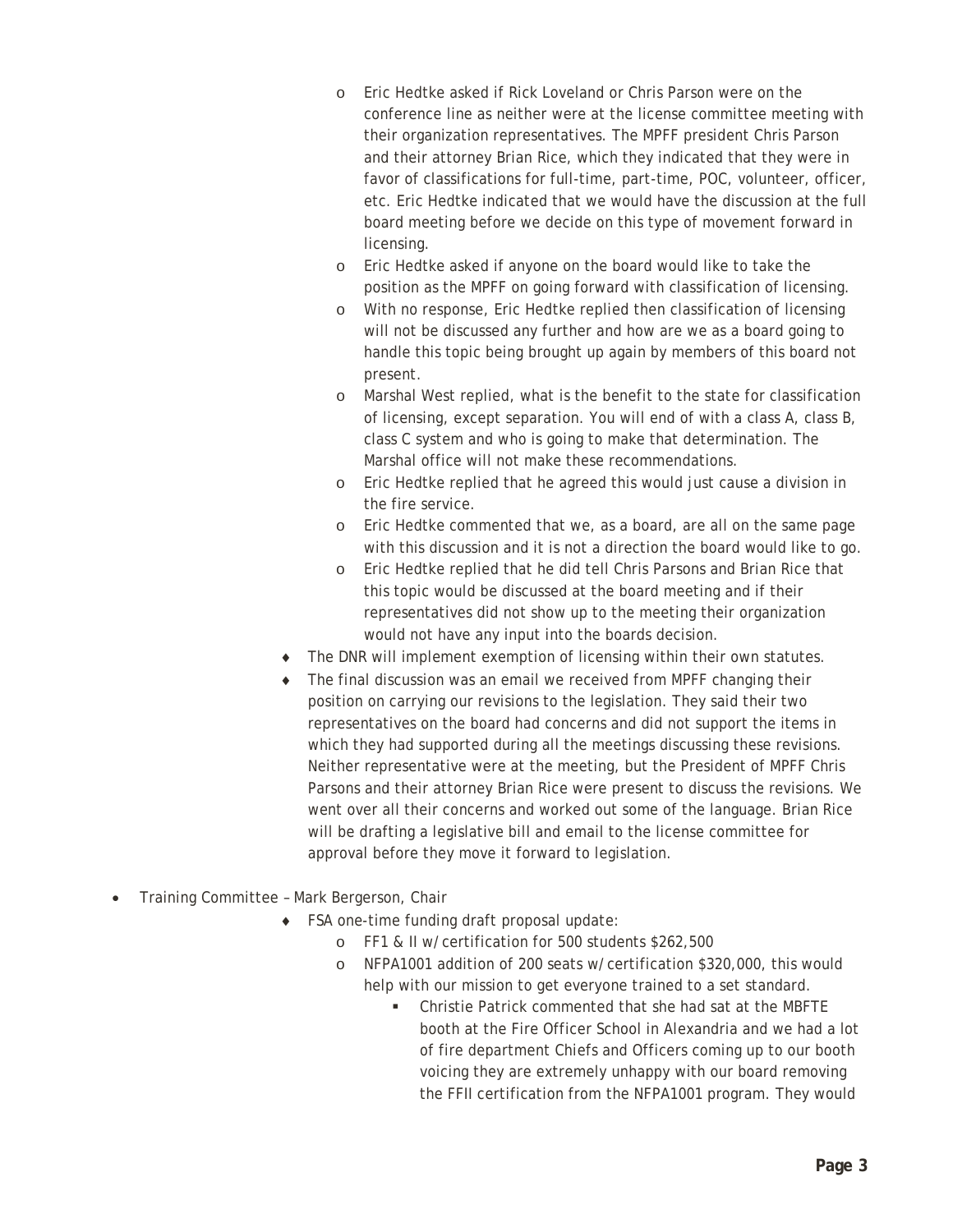like to see that put back in under that program next fiscal year.

- o \$95 additional per firefighter reimbursement \$2,118,500, which would get us to the \$200 per firefighter that has been this boards goal.
- o Cancer/mental health/wellness training collaboration with MNFIRE and other educational groups \$112,000 (\$7500/region)
	- Marshal West would like to go to \$10,000 per region (\$150,000)
	- The training committee would like this request to have a time limit and if they do not meet the time line, the funding goes to other regions that have requests for the training.
- o DNR/MNICS Virtual Reality software (joint request with DNR) \$385,000
- o Total request: \$3,236,000
- o FSA training requests will all be coming through MBFTE training committee first for approval before they go before the FSAC. The presentations will be made to the FSAC by MBFTE based on the MBFTE recommendations.

# *Natascha Hennen motioned to move forward with the one time appropriation requests for a total of \$3,236,000 from the FSA. Marshal West second the motion. Motion carried.*

- Qualified Instructor Process Draft Mark Bergerson, Chair
	- o Change (a) on the application breaking it out more clearly into three parts.
		- The board will want to know of how many reimbursements that may be turned down because they did not have a qualified instructor and from what departments.
		- The board would like the credentials bullet pointed out for clarity on the application.
		- **The board would like the application to read, "Documented** instructional hours".
		- Eric Hedtke raised concerns if Steve Flaherty (Executive Director) reviews the applications and then denies one; we need to have an appeals process. When it comes to three professional references, what standards are we using if one might be good and another not. This is like licensing application process and needs a due process that we may need to check with the AG office on that process.
		- Mark Bergerson commented that the person providing the instruction should meet the minimum qualifications and met the criteria if the application of what they are qualified to teach. They do not just meet fitting under an umbrella, they need to be qualified to teach what they are applying to instruct.
		- Eric Hedtke would like to re-evaluate this program in two years to see how it is working.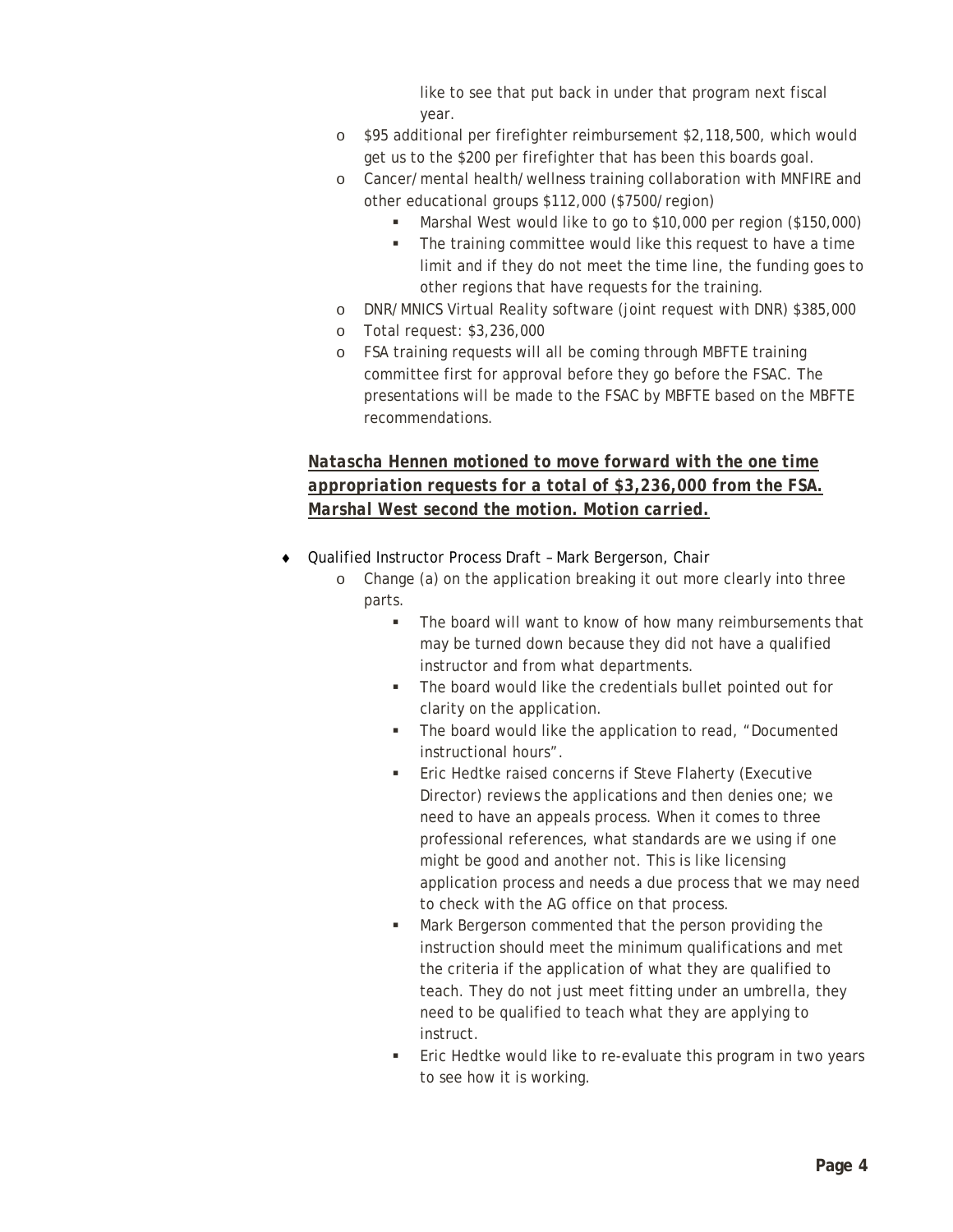*Becki White motioned to move forward with the qualified instructor application process with the changes discussed today at the meeting. Jim Fisher second the motion. Marshal West commented that this could be brought back to the May meeting when we know if this has been put into legislation. Gary Withers tabled the motion with Gary Stevens second that motion. Motion Tabled.* 

- ♦ Learning Management System (online training) RFP
	- o Steve Flaherty, Executive Director, has not put this RFP draft together yet, but will have it ready for the May meeting.
- Fire Service Specialist Report John Ehret (FSS)
	- o The FSS are talking with departments on MBFTE licensing and reimbursement programs
	- o AFG grants, NFA courses
	- o Developed a training for SFM LP props
	- o Developing working relationships with the townships and league of cities
		- Marshal West would like to ask the MBFTE to collaborate with SFM for a fourth FSS position. The three are very busy around the state and could use the help. Mark Bergerson commented that the board had decided to revisit the position vacated by Kevin Sedivy at the two-year mark, which is upon us. Marshal West will bring to the May meeting the financial part of the employee cost to the board, as the SFM will cover the car and equipment costs. Mark Bergerson replied that the board would then need to discuss increasing the base budget at the August meeting.

### **Public comment**

• No public comment

### **New business**

- The Governor has not yet approved the appointments so the seats are still pending for Eric Hedtke, Christie Patrick and Kelli Slavik.
- Position Votes
	- o Treasurer
		- Nomination for Becki White, second to that nomination from Natascha Hennen, Natascha Hennen called for a white ballot, Bruce West second, motion carried.
	- o At large officer
		- Roger Ihrke nominated Greg Withers, Gary Stevens second, Natascha Hennen called for white ballot, Gary Stevens second, motion carried.
	- o Chair
		- Gary Stevens called for white ballot on nomination for Mark Bergerson, Jim Fisher second, motion carried
- Marshal West and Steve Flaherty will be meeting with the MSFDA, MPFF and MSFCA organization this spring to go over the fire training study results. Eric Hedtke would like to be involved in that meeting when it takes place.
- Marshal West commented that FSA approved money that was left over from the recruitment retention program to the washer extractor program. MPFF has made the request to the FSAC for this program and SFM administers that program. This will be requested by MPFF again from FSAC for FY19.